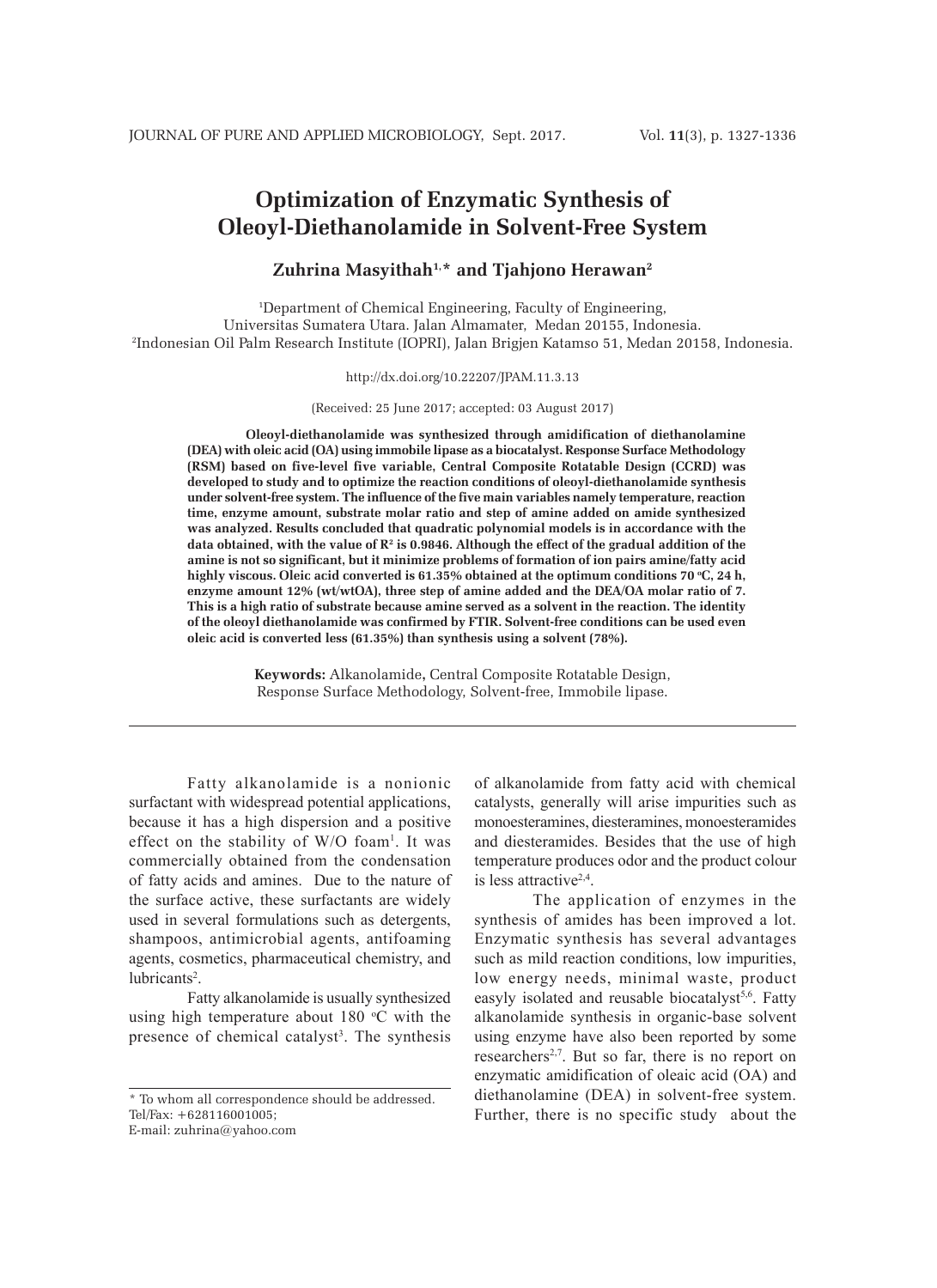interaction effect of reaction parameters as well as optimal condition reported for this amide.

### **MATERIALS AND METHODS**

Althought organic solvent has several benefits on enzymatic reaction, however the use of solvent in the process industry become less than expected. It is due to reason that some organic solvent are a volatile organic compound which may affect the environment and human health, take costs for purification after use, require larger reactors and a more complete equipment, and solvent has an influence to inhibit the enzyme acticity<sup>8</sup>. Running the reaction in solvent-free condition is potential to solve the problem. Further, high selectivity and high volumetric productivity, increase the product concentration, easy purification step, are some advantages of solvent free system<sup>6,9</sup>. For economic and pollution reasons, solvent-free system is an interesting way to modernize the classic procedure becomes cleaner, safer and easier to implemented.

In order to optimize fatty acid conversion, Response Surface Methodology (RSM) with Central Composite Rotatable Design (CCRD) has been applied. RSM is a statistical technique that is rapid and beneficial to develop, increase and optimizing the process $10,11$ . It is superior to the traditional approach in which optimization studies are carried out by varying one parameter at a time while keeping others constant. This way has been successful applied for optimization synthesis of ester<sup>12,13,14</sup>, amide<sup>5,15</sup> and gliceride<sup>16</sup>. In this study, RSM and CCRD have been applied to optimize enzymatic synthesis of oleoyl-diethanolamide from OA and DEA in order to increase the OA conversion and reduces the cost of production in most favorable conditions.

Initial studies in the laboratory showed that the substrate molar ratio, reaction time, temperature, enzyme concentration and step of amine added have a significant influence in the amidation reaction<sup>15</sup>. Observation made is aimed to examine the possibility of oleoyldiethanolamide synthesis using lipase in solventfree system. This study also helps to obtain a better relationship between the main reaction variables against response that is oleic acid conversion, and to determine the optimal conditions fatty alkanolamide synthesis using five levels, five variables, Central Composite Rotatable Design and RSM analysis.

#### J PURE APPL MICROBIO*,* **11**(3), SEPTEMBER 2017.

#### **Chemicals**

Immobile lipase from *Candida antarctica* supported on an acrylic resin, from Sigma Aldrich (United States). Diethanolamine (DEA) and Olein Acid (OA) were purchased from Merck Chemical Co. (Darmstadt, Germany). Acetone, n-hexane and sodium hydroxide were procured also from Merck Chemical Co. (Darmstadt, Germany). All other chemical used were of analytical grade.

# **Amidification method and characterization**

Immobile lipase acted as a catalyst to execute amidification of diethanolamine and oleic acid. Amide synthesis was performed in stoppered flasks with a working volume of 200 mL. An appropriate amount of enzyme was added to the flask containing DEA dan OA. The ratio of DEA to OA, temperature, reation time, enzyme concentration, step of amine added are varied as in Table 1. The component reaction is mixed using the Ika-LaboratoryÒ hot plate and the magnetic stirrer at 150 rpm. Temperatures were kept to a stable using a bath containing mineral oil and all samples were taken after a certain time of purification. Reactions that occur are as follows:

 $CH<sub>3</sub>(CH<sub>2</sub>)<sub>7</sub>CH=CH(CH<sub>2</sub>)<sub>7</sub>COOH +$ 

 $HN(CH_2CH_2OH)_2$  à  $(CH_2CH_2OH)_2N$ -CO-

$$
(\text{CH}_2)_7\text{CH}=\text{CH}(\text{CH}_2)_7\text{CH}_3 + \text{H}_2\text{O}
$$

oleic acid + diethanolamine à oleoyl-diethanolamide + water

Purification of the product is carried out by dissolving a mixture of products in hexane and separated from the enzyme using a filter paper. Crude amide product separated from its solvent (n-hexane) by rotary evaporator at  $90^{\circ}$ C. Product that still contain oleic acid and excess diethanolamine then washed with acetone. Amide would be obtained in the bottom layer and residual oleic acid would dissolve with acetone as the top product. The conversion of oleic acid was carried out by the following equation:

% conversion = 
$$
\frac{\text{accidvalue}_{\text{max}} - \text{accidvalue}_{\text{max}}}{\text{accidvalue}_{\text{max}}}
$$
...(1)

The end product was characterized by recording the Fourier Transform-Infra Red (FTIR) spectra of the compound on a FTIR instrument series 1100 from Perkin Elmer.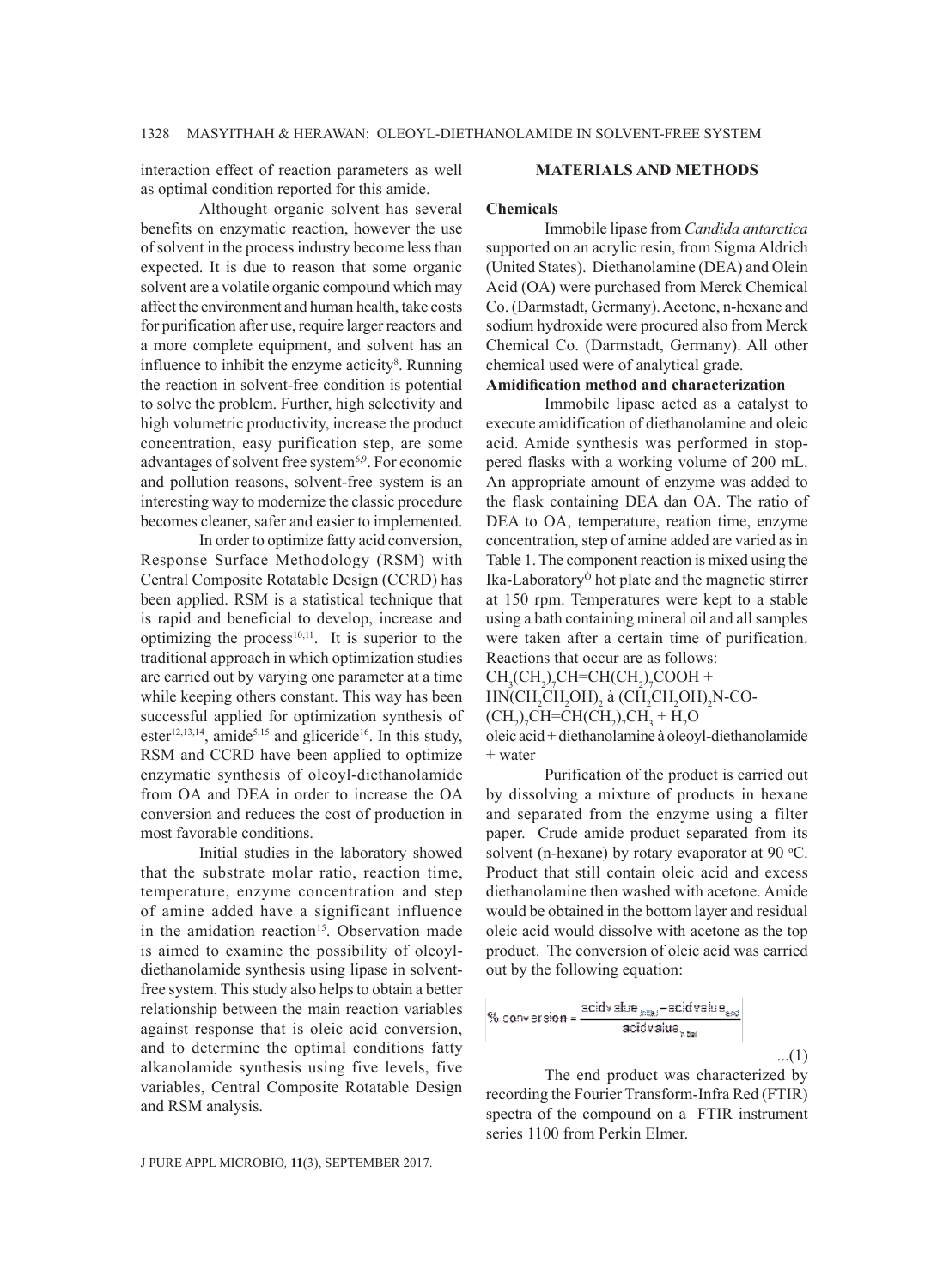### **Experimental design, response surface analysis and optimization**

Central composite rotatable design, with five level and five variable was adopted in this study. Rotatability indicates that the variation in the predicted response is constant at a given distance from the center point of the design $17$ . The design consist of 16 factorial points, 10 axial points (2 axial points on the axis of each design variable at a distance of 2 from design center) and 6 center points. Center point is repeated six times to give a good estimate of the experimental error. The parameters and their corresponding ranges selected were : Temperature  $(45"90 °C)$ ; Time  $(18"36 h)$ ; Enzyme amount (8"14% wt/wtOA); Substrate molar ratio (1"9 molDEA/OA); Step of Amine (1"5 step). High and low levels of each variable were coded as 2 and -2, respectively, and the mean value was coded as zero. Variables and levels developed for the synthesis of of oleoyl-diethanolamide in solvent free system given in Table 1. The employed experimental design is presented in Table 2. All the experiments were performed and duplicated.

For generating response surface, the experimental data obtained based on the above design was fitted to a second order polynomial equation of the form:

$$
Y = b_0 + \sum_{j=1}^5 b_j X_{j} + \sum_{j=1}^5 b_j X_{j}^2 + \sum_{j=1}^4 \sum_{j=1}^5 b_j X_{j} \qquad \qquad \dots (2)
$$

where  $Y =$  oleic acid conversion  $(\%)$ ;  $X_1$  = temperature (°C);  $X_2$  = reaction time (h);  $X_3$ = enzyme amount (% wt/wtOA);  $X_4$  = substrate molar ratio (mol DEA/OA);  $X_s$  = step of amine,  $b_0$  = intercept (constant);  $b_i$  = linear coefficient;  $b_{ii}$  = quadratic coefficients;  $b_{ii}$  = cross product coefficient. The regression analysis, statistical significance and response surfaces were done using Minitab 17® trial version software package. The optimum value of percent conversion of oleic acid obtained by analyzing response contour plot.

## **RESULTS AND DISCUSSION**

#### **Model development and analysis of variance**

In this study, range of selected variables based on preliminary carried out<sup>15</sup>. Optimal value from the previous study would be the middle value on studies using solvent-free system. Diethanolamine concentration varied at fixed oleic acid and amide formed was expressed with respect to conversion of oleic acid. The actual conversion has been obtained experimentally then analyzed for generating response surface model. Final equation that predicted is given as follow:

$$
\begin{aligned} Y &= 61.349 + 16.460 X_1 + 10.485 X_2 + 18.550 X_3 + 49.578 X_4 - \\ & 22.821 X_2^2 - 13.621 X_3^2 - 15.241 X_4^2 - 18.480 X_1 X_2 \\ & - 18.680 X_1 X_4 + 20.170 X_2 X_4 - 35.395 X_2 X_5 - \\ & 31.235 X_3 X_4 - 15.140 X_3 X_5 + 13.195 X_4 X_5 \end{aligned}
$$

...(3)

Table 3 shows the regression coefficients and P value for each factor. The 't' test showed that most of the linear coefficients and quadratic coefficients were highly significant (log  $P < 0.05$ ) except the linear coefficients for the step addition of amines ( $log P = 0.113$ ) and quadratic for the step addition of amines ( $log P = 0.820$ ) and temperature  $(\log P = 0.053)$ . Of ten cross product term it found three insignificant term namely cross product coefficients for temperature and enzyme ( $log P =$ 0.157), temperature and step of amine added (log P  $= 0.226$ ) and also time and enzyme log P = 0.335). The coefficient of determination  $(R^2)$  of the model is 0.9846, which indicates that the model created is appropriate to represent the real relationship between parameters selected.

# **Identification of amide product**

The FTIR spectrum of oleoyldiethanolamide shown in Fig. 1 where the visible absorption peak on the wave number 3365.6 cm-1 which indicates the presence of OH groups. The presence of OH is supported by bending OH at  $1366.31$  cm<sup>-1</sup>. vibrations of CH sp<sup>3</sup> appears in the wave number  $2924.57$  cm<sup>-1</sup> and  $2853.70$ cm<sup>-1</sup> supported by the appearance of absorption at the wave number 1466.83 cm-1 which shows the bending vibrations of CH  $sp<sup>3</sup>$ . Type text or a website address or The spectrum shows the peak vibration on the wave number  $721.3 \text{ cm}^{-1}$  which is a rocking vibration  $\text{CH}_2$ <sub>n</sub> for n $\geq$ 4. Vibration group C=O (carbonil) appears in the wave number 1621.99 cm<sup>-1</sup> and C-N at 1563.51 cm<sup>-1</sup> which is a typical group of the  $N-C = O$  amide. C-N bond also expressed the C-N stretching mode at 1068.41 cm<sup>-1</sup>. **Response contour plots**

The reactants used in this study is oleic acid and diethanolamide. Both reactants are in the liquid phase, so it can be used in solvent-free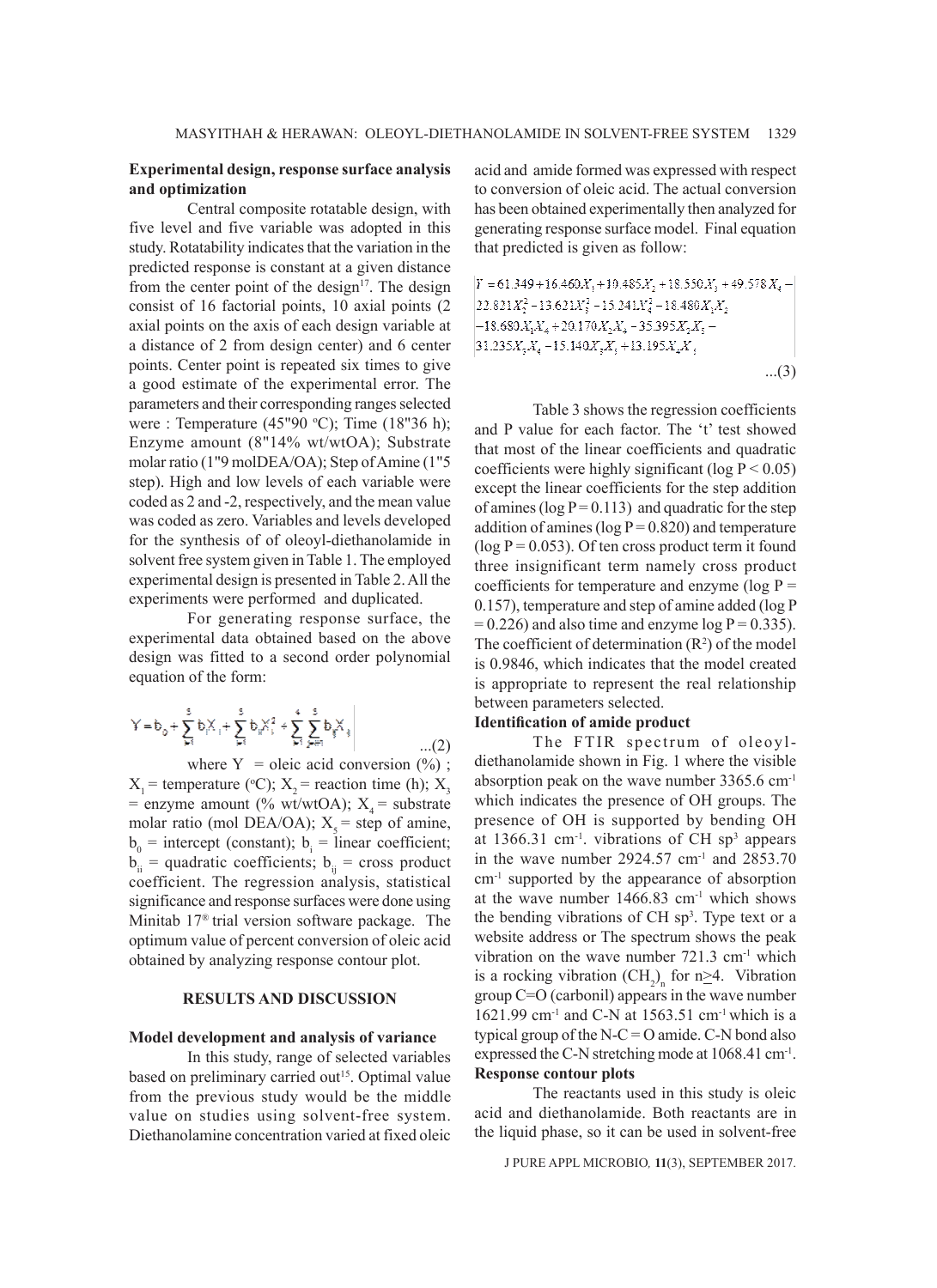reaction conditions. Type text or a website address or translate a document. Due to perform enzymatic reactions at Type text or a website address or the

conditions without solvent, at least one of the reactants are in the liquid phase. In this condition Type text or a website address or temperature is a

| Variables                           | Coded levels of variables |      |          |    |    |  |
|-------------------------------------|---------------------------|------|----------|----|----|--|
|                                     | $-2$                      | $-1$ | $\Omega$ |    |    |  |
| Temperature, $X_1$ (°C)             | 30                        | 45   | 60       | 75 | 90 |  |
| Time, $X$ , (h)                     | 12                        | 18   | 24       | 30 | 36 |  |
| Enzyme Amount, $X_3$ (% wt/wtOA)    | 6                         |      | 10       | 12 | 14 |  |
| Substrate Ratio, $X_4$ (mol DEA/OA) |                           |      |          |    |    |  |
| Step of Amine, $X_5$ (step)         |                           |      |          |    |    |  |

**Table 1.** Experimental range of five independent variables in terms of coded and actual values

|  |  |  |  |  |  |  |  | <b>Table 2.</b> Coded level combination for a five level CCRD and experimental results |
|--|--|--|--|--|--|--|--|----------------------------------------------------------------------------------------|
|--|--|--|--|--|--|--|--|----------------------------------------------------------------------------------------|

| Test<br>Run    | Temp.<br>$(^{\circ}C)$ | Time<br>(h)      | Enzyme<br>Amount<br>$(% \mathcal{L}_{0} \times \mathcal{L}_{0})$ wt/wtOA) | Substrate<br>Ratio<br>(molDEA/OA) | Step of<br>Amine<br>(Step) | Oleic<br>Acid<br>Conversion $(\%)$ |
|----------------|------------------------|------------------|---------------------------------------------------------------------------|-----------------------------------|----------------------------|------------------------------------|
| $\,1$          | $-1$                   | $-1$             | $-1$                                                                      | $-1$                              | 1                          | 1.51                               |
| $\overline{c}$ | $\mathbf{1}$           | $-1$             | $-1$                                                                      | $-1$                              | $-1$                       | 6.52                               |
| 3              | $-1$                   | $\mathbf{1}$     | $-1$                                                                      | $-1$                              | $-1$                       | 1.53                               |
| $\overline{4}$ | $\,1\,$                | $\,1\,$          | $-1$                                                                      | $-1$                              | $\mathbf{1}$               | 1.55                               |
| 5              | $-1$                   | $-1$             | $\,1$                                                                     | $-1$                              | $-1$                       | 11.56                              |
| 6              | $\mathbf{1}$           | $-1$             | $\mathbf{1}$                                                              | $-1$                              | $\mathbf{1}$               | 59.32                              |
| $\overline{7}$ | $-1$                   | 1                | $\mathbf{1}$                                                              | $-1$                              | $\mathbf{1}$               | 11.55                              |
| $\,8\,$        | $\mathbf{1}$           | $\mathbf{1}$     | $\,1$                                                                     | $-1$                              | $-1$                       | 57.62                              |
| 9              | $-1$                   | $-1$             | $-1$                                                                      | $\,1$                             | $-1$                       | 32.01                              |
| 10             | $\,1\,$                | $-1$             | $-1$                                                                      | $\mathbf{1}$                      | $\mathbf{1}$               | 80.42                              |
| 11             | $-1$                   | $\mathbf{1}$     | $-1$                                                                      | $\mathbf{1}$                      | $\mathbf{1}$               | 86.49                              |
| 12             | $\mathbf{1}$           | $\mathbf{1}$     | $-1$                                                                      | $\mathbf{1}$                      | $-1$                       | 76.54                              |
| 13             | $-1$                   | $-1$             | $\,1$                                                                     | $\mathbf{1}$                      | $\,1$                      | 65.37                              |
| 14             | $\mathbf{1}$           | $-1$             | $\mathbf{1}$                                                              | $\mathbf{1}$                      | $-1$                       | 62.65                              |
| 15             | $-1$                   | $\mathbf{1}$     | $\mathbf{1}$                                                              | $\mathbf{1}$                      | $-1$                       | 81.52                              |
| 16             | $\mathbf{1}$           | $\mathbf{1}$     | $\,1$                                                                     | 1                                 | $\,1$                      | 69.92                              |
| 17             | $-2$                   | $\boldsymbol{0}$ | $\boldsymbol{0}$                                                          | $\boldsymbol{0}$                  | $\boldsymbol{0}$           | 36.56                              |
| 18             | $\overline{c}$         | $\boldsymbol{0}$ | $\boldsymbol{0}$                                                          | $\boldsymbol{0}$                  | $\boldsymbol{0}$           | 73.82                              |
| 19             | $\overline{0}$         | $-2$             | $\boldsymbol{0}$                                                          | $\boldsymbol{0}$                  | $\boldsymbol{0}$           | 27.25                              |
| 20             | $\boldsymbol{0}$       | $\overline{2}$   | $\boldsymbol{0}$                                                          | $\boldsymbol{0}$                  | $\boldsymbol{0}$           | 56.48                              |
| 21             | $\boldsymbol{0}$       | $\overline{0}$   | $-2$                                                                      | $\overline{0}$                    | $\boldsymbol{0}$           | 28.65                              |
| 22             | $\boldsymbol{0}$       | $\boldsymbol{0}$ | $\sqrt{2}$                                                                | $\overline{0}$                    | $\boldsymbol{0}$           | 73.48                              |
| 23             | $\boldsymbol{0}$       | $\boldsymbol{0}$ | $\boldsymbol{0}$                                                          | $-2$                              | $\boldsymbol{0}$           | 1.65                               |
| 24             | $\boldsymbol{0}$       | $\mathbf{0}$     | $\boldsymbol{0}$                                                          | $\overline{c}$                    | $\overline{0}$             | 97.24                              |
| 25             | $\boldsymbol{0}$       | $\boldsymbol{0}$ | $\boldsymbol{0}$                                                          | $\overline{0}$                    | $-2$                       | 62.68                              |
| 26             | $\boldsymbol{0}$       | $\mathbf{0}$     | $\boldsymbol{0}$                                                          | $\boldsymbol{0}$                  | $\overline{2}$             | 64.65                              |
| 27             | $\boldsymbol{0}$       | $\boldsymbol{0}$ | $\boldsymbol{0}$                                                          | $\boldsymbol{0}$                  | $\boldsymbol{0}$           | 62.75                              |
| 28             | $\boldsymbol{0}$       | $\boldsymbol{0}$ | $\boldsymbol{0}$                                                          | $\boldsymbol{0}$                  | $\boldsymbol{0}$           | 55.25                              |
| 29             | $\boldsymbol{0}$       | $\mathbf{0}$     | $\boldsymbol{0}$                                                          | $\boldsymbol{0}$                  | $\boldsymbol{0}$           | 55.32                              |
| 30             | $\boldsymbol{0}$       | $\mathbf{0}$     | $\boldsymbol{0}$                                                          | $\boldsymbol{0}$                  | $\boldsymbol{0}$           | 62.60                              |
| 31             | $\boldsymbol{0}$       | $\boldsymbol{0}$ | $\boldsymbol{0}$                                                          | $\boldsymbol{0}$                  | $\boldsymbol{0}$           | 62.75                              |
| 32             | $\mathbf{0}$           | $\mathbf{0}$     | $\mathbf{0}$                                                              | $\boldsymbol{0}$                  | $\mathbf{0}$               | 62.75                              |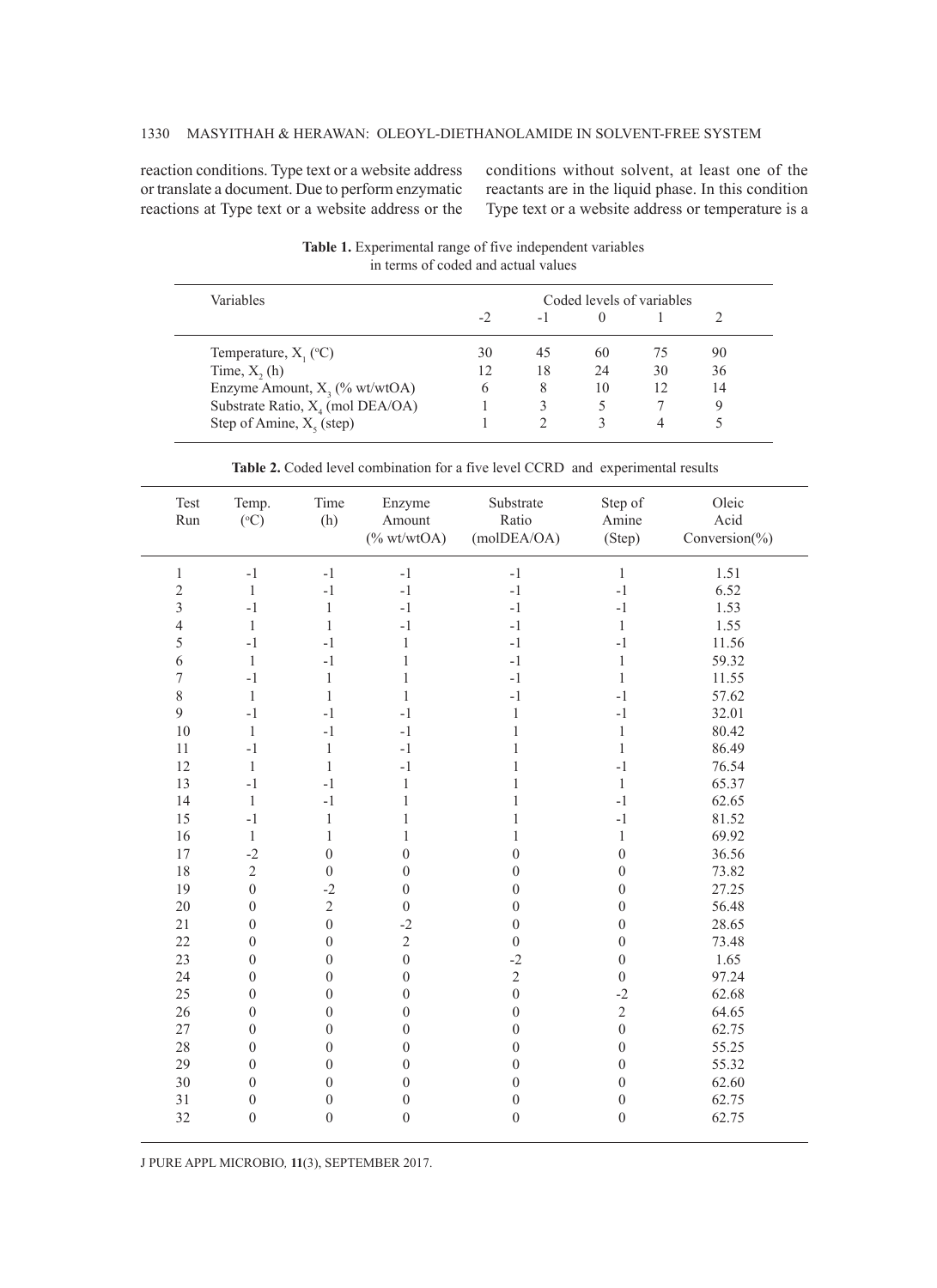crucial parameter Type text or a website address or which must be selected by considering the melting point and the solubility of the reactants.

Contour plots are very helpful for interpreting the main effects of reaction parameters and their mutual interaction<sup>14</sup> Figure 2 until Fig. 7 are showing the contour plots interaction results between two variable againts response namely oleic acid conversions. Other variables are constant at their center points and the number inside the contour plots indicate conversion (%) of the amide.

Results contour response plot in Fig. 2 between variables molar ratio and temperature, Type text or a website address or indicates that at this solvent-free conditions a linier increase in amide production with increase in molar ratio has been observed. If the molar ratio of DEA/ OA is large, it shows the use of excess DEA. This is necessary because in solvent free systems, one substrate is generally used in a large excess over another in order to act as a solvent for other reactants<sup>6</sup>.

However, increase in temperature end with decrease in proportionally with oleic acid conversion. The cType text or a website address or

onversion is in the range of 80% both at low and high reaction temperature, provide that the molar ratio of the substrate (DEA/OA) is in the ratio of 7 to 9. It is noted that to work at a molar ratio DEA/ OA lower than 7, it would be beneficial to employ a high temperature in the range of  $70"90 °C$  for amidation. The contour response is also consistent with results of analysis of variance which states that temperature is a significant variable for this solvent-free system  $(P = 0.009)$ .

SType text or a website address or election of immobile lipase is based on the observation  $of$ <sup>15,17</sup>, which generally concluded that lipase from *C. antarctica* shows a very high tolerance rather than lipase from *R. miehei*, Lipozyme TL IM and Lipozyme RM IM. Immobile lipase from *Candida antarctica* therefore used for the entire observation. Type text or a website address or The concentration of enzyme or enzyme amount declared by actual quantity of enzyme present against acyl donor (acid) as the requirement of enzyme is likely a function of acid concentration.

The observation in Fig. 3 shows that increasing the amount of enzyme and temperature will simultaneously increase the percent conversion

**Table 3.** The estimated regression coefficients and P value for each factor

| Term                                          |                                                            | Coef                 | SE Coef  | T        | P     |
|-----------------------------------------------|------------------------------------------------------------|----------------------|----------|----------|-------|
| Constant                                      |                                                            | 61.349               | 2.366    | 25.927   | 0.000 |
| Temperature $(^{\circ}C)$                     |                                                            | 16.460               | 2.422    | 6.796    | 0.000 |
| Time (h)                                      |                                                            | 10.485               | 2.422    | 4.329    | 0.001 |
| Enzyme Amount (% wt/wtOA)                     |                                                            | 18.550               | 2.422    | 7.659    | 0.000 |
| Substrate Ratio (mol DEA/OA)                  |                                                            | 49.578               | 2.422    | 20.471   | 0.000 |
| Step of Amine (Step)                          |                                                            | 4.177                | 2.422    | 1.725    | 0.113 |
| Temp. $({}^{\circ}C)^*$ Temp. $({}^{\circ}C)$ |                                                            | $-9.496$             | 4.381    | $-2.167$ | 0.053 |
| Time $(h)$ <sup>*</sup> Time $(h)$            |                                                            | $-22.821$            | 4.381    | $-5.209$ | 0.000 |
|                                               | Enzyme Amount (% wt/wtOA)*Enzyme Amount (% wt/wtOA)        | $-13.621$            | 4.381    | $-3.109$ | 0.010 |
|                                               | Substrate Ratio (mol DEA/OA)* Substrate Ratio (mol DEA/OA) | $-15.241$            | 4.381    | $-3.479$ | 0.005 |
| Step of Amine (Step) *Step of Amine (Step)    |                                                            | $-1.021$             | 4.381    | $-0.233$ | 0.820 |
| Temp. $(^{\circ}C)*Time(h)$                   |                                                            | $-18.480$            | 5.932    | $-3.115$ | 0.010 |
| Temp. (°C)*Enzyme Amount (% wt/wtOA)          |                                                            | 9.005                | 5.932    | 1.518    | 0.157 |
| Temp. (°C)* Substrate Ratio (mol DEA/OA)      |                                                            | $-18.680$            | 5.932    | $-3.149$ | 0.009 |
| Temp. $({}^{\circ}C)^*$ Step of Amine (Step)  |                                                            | $-7.605$             | 5.932    | $-1.282$ | 0.226 |
| Time (h)*Enzyme Amount (% wt/wtOA)            | $-5.985$                                                   | 5.932                | $-1.009$ | 0.335    |       |
| Time (h)* Substrate Ratio (mol DEA/OA)        | 20.170                                                     | 5.932                | 3.400    | 0.006    |       |
| Time (h)*Step of Amine (Step)                 | $-35.395$                                                  | 5.932                | $-5.966$ | 0.000    |       |
| Enzyme (%)*Substrate Ratio (mol DEA/OA)       | $-31.235$                                                  | 5.932                | $-5.265$ | 0.000    |       |
| Enzyme (% wt/wtOA)*Step of Amine (Step)       | $-15.140$                                                  | 5.932                | $-2.552$ | 0.027    |       |
| Molar Ratio (mol DEA/OA)*Step of Amine (Step) | 13.195                                                     | 5.932                | 2.224    | 0.048    |       |
| $S = 5.93248$                                 |                                                            |                      |          |          |       |
| $R-Sq = 98.46\%$                              | $R-Sq(pred) = 68.62%$                                      | $R-Sq(adj) = 95.65%$ |          |          |       |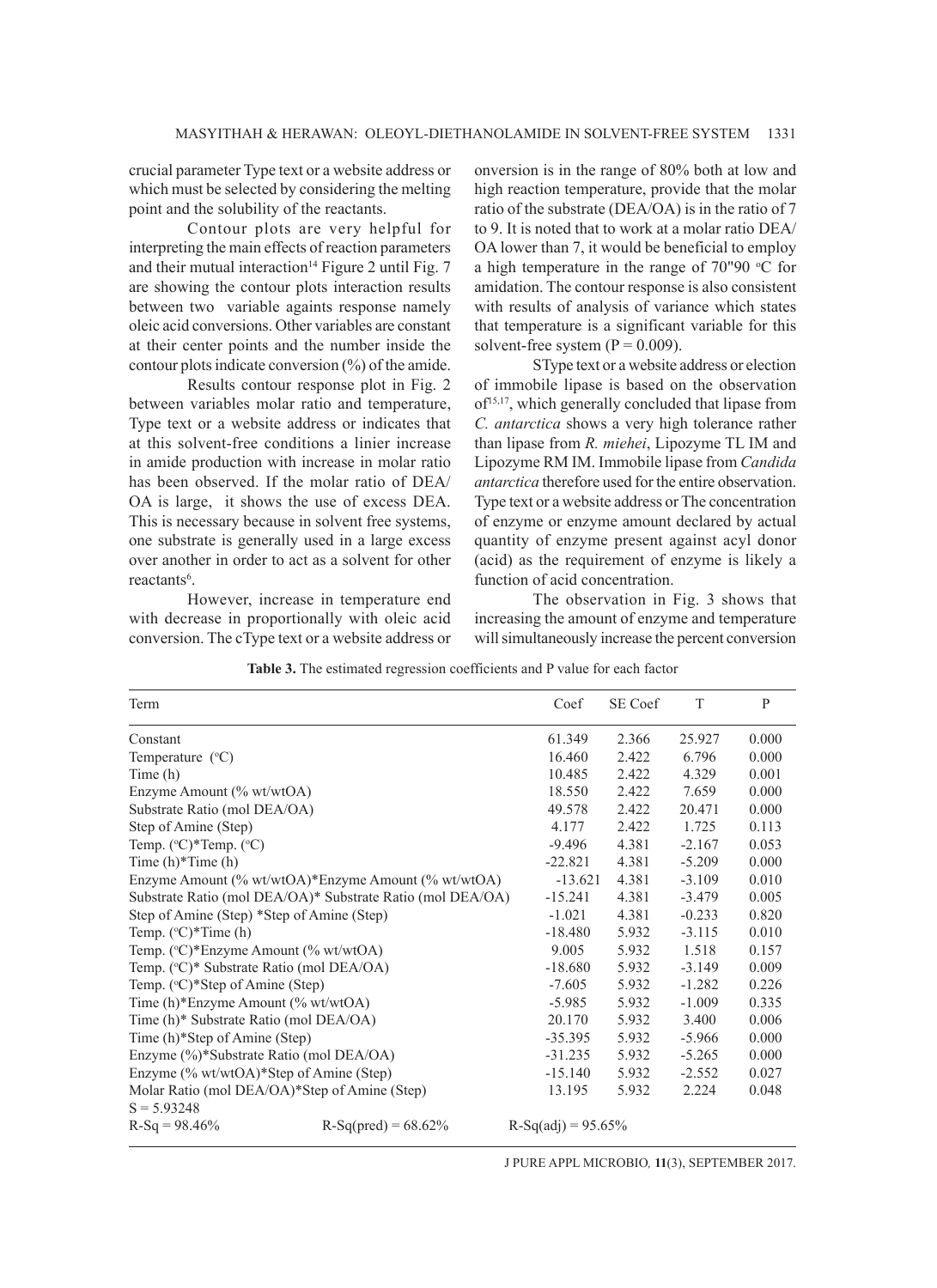of oleic acid. The increase was marginal beyond 10% (wt/wtOA) enzyme amount and temperatur 60 o C. Conversion were maximum at higher enzyme amount (12"14% wt/wtOA) and maximum reaction temperature (80"90  $°C$ ). The results were also in line with results that obtained by Lee *et al*<sup>6</sup> which stated that the effect of temperatur is more significant at higher amount of enzyme. The presence of higher amount of enzyme provides more *et al* active sites for the acyl-

enzyme complex formation and also increases the probability of enzyme substrate collition and subsequent reaction<sup>8</sup>. Thus, also concluded that as well as the results of the analysis in Table 3, reaction temperature, enzyme amount and also substrate molar ratio were the most important parameters on percentage molar conversion  $(P =$ 0.000). However, although the reaction is faster when working at high temperatures, but it ends with the increase of enzyme deactivation. High



**Fig. 1.** The FTIR spectrum of oleoyl-diethanolamide from oleic acid and diethanolamine





**Fig. 2.** Contour plot of oleic acid conversion, during amidification of diethanolamine as function of substrate ratio (X<sub>4</sub>) and temperature (X<sub>1</sub>), at X<sub>2</sub> = 24 h, X<sub>3</sub> = 10%  $(wt/wtOA)$ ,  $X_5$  = three step

**Fig 3.** Contour plot of oleic acid conversion, during amidification of diethanolamine as function of enzyme amount  $(X_3)$  and temperature  $(X_1)$ , at  $X_2 = 24$  h,  $X_4 = 5$ (mol DEA/OA),  $X_5$  = three step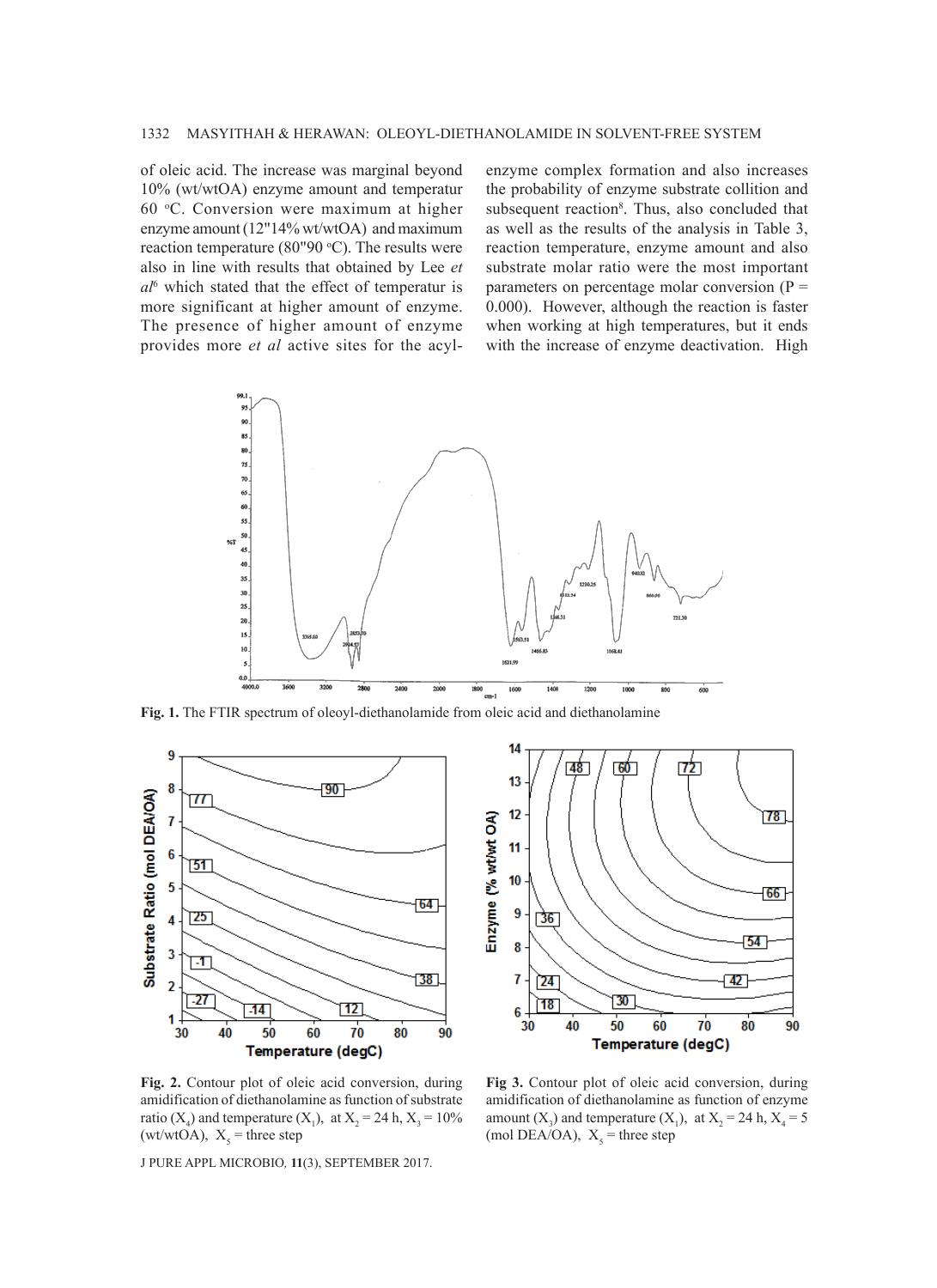temperatures change the conformation of enzymes that alter the free energy of the system, potentially affecting substrate binding capacity and reducing the yield of the reaction $18$ .

Observation of the effect of time and molar ratio at 60 °C temperature value,  $10\%$  (wt/wtOA) the amount of enzyme and 3 stages the addition of



**Fig. 4.** Contour plot of oleic acid conversion, during amidification of diethanolamine as function of substrate ratio  $(X_4)$  and time  $(X_2)$ , at  $X_1 = 60 \degree \text{C}, X_3 = 10\%$  (wt/ wtOA),  $X_5$  = three step



**Fig. 7.** Contour plot of oleic acid conversion, during amidification of diethanolamine as function of substrate ratio ( $X_4$ ) and enzyme amount ( $X_3$ ), at  $X_1 = 60$  °C,  $X_2 =$ 24 h,  $X_5$  = three step

the amine showed in Fig. 4. In general it appears that increase the value of these two variables will increase the percent conversion although the influence of the molar ratio of more apparent in increasing the percent conversion compared to the time variable. It seems that time is not a significant parameter that influence the conversion. Increasing



**Fig. 5.** Contour plot of oleic acid conversion, during amidification of diethanolamine as function of enzyme amount  $(X_3)$  and time  $(X_2)$ , at  $X_1 = 60$  °C,  $X_4 = 5$  (mol  $DEA/OA$ ),  $X<sub>5</sub>$  = three step



**Fig. 6.** Contour plot of oleic acid conversion, during amidification of diethanolamine as function of step of amine  $(X_5)$  and substrate ratio  $(X_4)$ , at  $X_1 = 60 \degree \text{C}, X_2 =$ 24 h,  $X_3 = 10\%$  (wt/wtOA)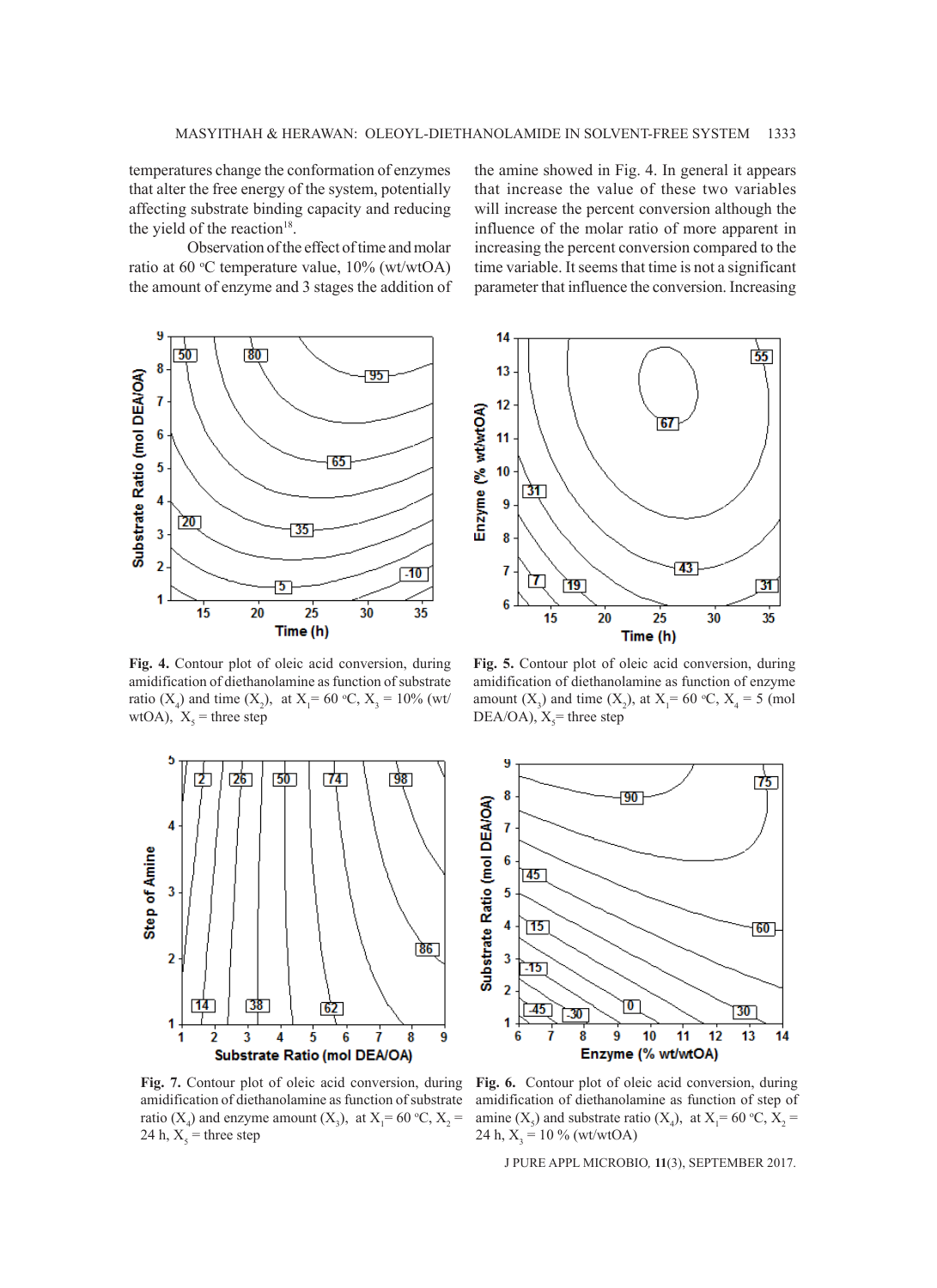molar ratios or the ratio between DEA to OA, will increase the formation of amide product, because the larger the amount of amine than oleic acid will drive the reaction towards the formation of amide compared the results of the other side namely esters and esteramide These results are in line with Lee *et al*. 6 which states that increase in acid concentration will increase the formation of ester.

The effect of enzyme amount and reaction time shown in Fig. 5 at fixed temperatur  $(60 °C)$ , molar ratio 5 molDEA/OA, and 3 step of amine added. An increase in acid conversion with increase in time and enzyme amount was observed. Synthesis of oleic acid with diethanolamine would produce optimum oleoyl-diethanolamide and maximum percent conversion when referring to this plot contour. Where the best results will be obtained when reaction time 23"28 h and enzyme amount 11"14% (wt/wtOA). Increased reaction time more than 28 h show very small improvement in the conversion. Further increase in the enzyme amount ends with a decrease in the conversion because higher amount of enzyme may cause diffusional restriction and mass transfer limitations. It can be found in the system containing immobilized enzyme and poorly soluble compound<sup>19</sup>.

Gradual addition of amines is observed when the reaction starts where each one mole of oleic acid is reacted with only 1/5 to 1/2 of the amine. Each time interval amine is added from 1 to 5 steps Type text or a website address or until all the amine is added. Fig. 6 shows the contour surface plot at various substrate molar ratio and step of amine added at an enzyme amount of 10% (wt/wtOA), temperature 60  $\degree$ C and 24 h. Interestingly, Type text or a website address or addition of amine either 2 to 5 stages do not affect oleoyl-diethanolamide formed at the whole range of substrate molar ratio used. This was also verified experimentally and conversion reached only 10% under substrate molar ratio of 2 molDEA/OA. However, at a molar ratio of 7 to 9 molDEA/OA, step of amine added has little effect on the increase in conversion. The results of these observations confirm the results of analysis of variance at Tabel 3, that the observation of the five variables step of amine added, variable phase addition of the amine is the least influential variable to the increase in percent conversion of oleic acid.

However, for synthesis in this solvent-free

J PURE APPL MICROBIO*,* **11**(3), SEPTEMBER 2017.

system, still advisable to add the amine gradually. By adding the amine gradually, it will avoid the mixture becomes viscous and mass transfer will be lower. The addition of the amine gradually also can increase the amount of amines that can react, because new amine is added, after the previously added amine has been consumed.

Figure 7 depicts the response contour plot and showing the simultan effects of substrate molar ratio and enzyme amount on oleic acid conversion in the product at fixed temperature  $60 °C$ , time 24 h and 3 step of amine added. It is seen that the acid conversion rose marginally as enzyme amount incerase at fixed substrate molar ratio, increase in substrate molar ratio at fixed enzyme amount also led to a marked increase in acid conversion. The results indicate that even at low enzyme amount provided that high molar ratio levels, high conversion could be achieved, which is relevant from economic view point. The present study shows that conversion of the order of 62% could be achieved only at high substrat molar ratio of the order of 8 to 9 molDEA/OA.

The ratio of the substrate is a crucial variable for this enzymatic reaction. When the OA and DEA reacted, the salt in the form of ion pairs acid/amine will be formed. The salts formed of equivalent amounts of OA and DEA would be very viscous, although the temperature increased up to 100 °C. The high viscosity will result in a low mass transfer and Type text or a website address or makes the reaction time will be very long. Therefore the equimolar reaction mixture of acid and amine not suitable for this reaction. Type text or a website address or If excess acid is used, it will be a drastic decrease of the viscosity, and excess acid will act as a solvent for salt<sup>6</sup>, but the observations made generally found that amidation reaction will be reduced if given excess acid7,12. So it was favored if used in excess amine because amine will act as an solvent.

#### **Optimum condition**

From Fig. 2 to 7 and also refers to the results of the data conversion of oleic acid in Table 2, from these contour plots, the best operating conditions may be selected. Some combinations of experimental variables can provide the same acid conversion. As an example, with work on  $75^{\circ}$ C will result in the conversion of 75%. When the amount of enzyme used 12% (wt/wtOA) and a reaction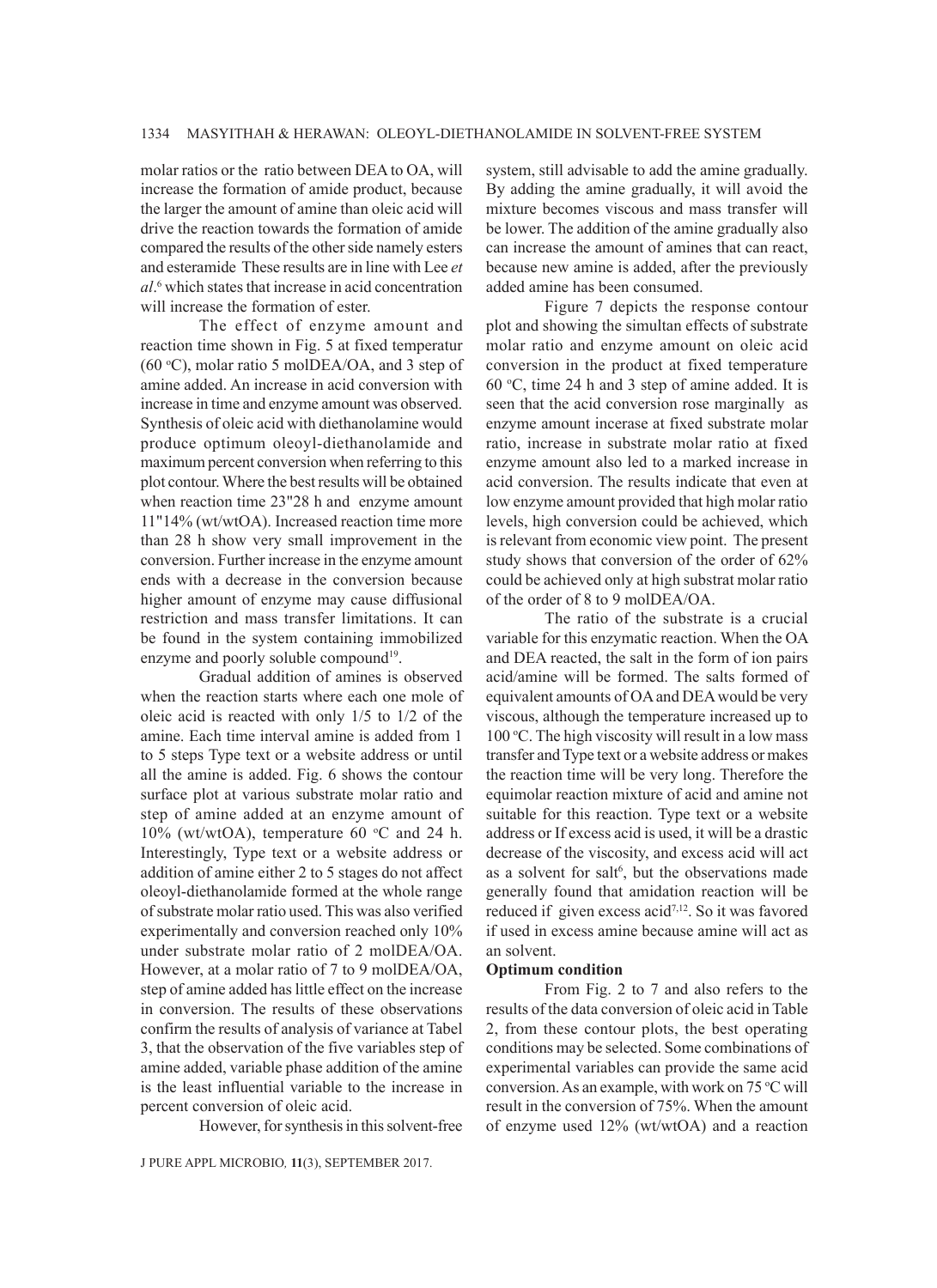time of 30 h, will also result in the conversion of 75%. Thus, it is posibble to economize on enzyme amount substantially by aiming at acid conversion lower than 70%, which is still relatively high and should be attractive from the view point of process development. So, the optimum operating conditions selected are temperature  $70 \text{ °C}$ ,  $24 \text{ h}$ , 12% (wt/wtOA) enzyme amount, three step of amine added and the diethanolamine/oleic acid molar of 7 molDEA/OA, which is expected to result in the conversion of oleic acid to 65%. This result is lower than the oleoyl diethanolamide synthesis using n-hexane as a solvent namely 78% conversion [15].

#### **CONCLUSION**

An optimized enzymatic synthesis of oleoyl-diethanolamide in solvent free system is successfully performed. Central composite rotatable design and respon contour plot can be used as a tool to describe the effect of the interaction of variables againts oleic acid conversion. Temperature, time, enzyme amount, substrate molar ratio and step of amine added are the significant process variables that affected the synthesis of oleoyldiethanolamide. Reaction rate is slower in solvent free system as compared to that in the solution, neverthless for reason of economy and pollution, solvent-free systems are the great interest in order to modernize classical procedures making them more clean, safe and easy to perform.

### **ACKNOWLEDGEMENTS**

This work was supported by Universitas Sumatera Utara for providing research funds.

### **REFERENCES**

- 1. Galilee, U.S., Modesto, T.C., Soma, C. Biocatalytic synthesis of diethanolamide surfactants under mild reaction condition. *Philipp. J. Sci.,* 2009; **138**: 49?54.
- 2. Al-Mulla, E.A.J., Wan Yunus, W.M.Z., Ibrahim, N.A., Rahman, M.Z.A. Enzymatic synthesis of fatty amides from palm olein. *J. Oleo Sci*., 2010; **59**: 59-64.
- 3. Hoidy, W.H., Ahmad, M.B., Al-Mulla, E.A.J., Wan Yunus, W.M.Z., Ibrahim, A.A. Chemical synthesis and characterization of N-hydroxy-

N-methyl fattyamide from palm oil. *Orient. J. Chem*., 2010; **26**: 369-72.

- 4. Masyithah, Z., Herawan, T., Sembiring, S.B., Alfian, Z. The optimization of enzymatic synthesis for lauoryl-N-methyl glucamide surfactants. *Indones. J. Chem*., 2011; **11**: 223?28.
- 5. Tufvesson, P., Tornvall, U., Carvalho, J., Karlsson, A.J., Hatti-Kaul, R. Toward a costeffective immobilized lipase for the synthesis of speciality chemicals. *J. Mol. Catal. B Enzym.,*  2011; **68**: 200-5.
- 6. Lee, A., Chaibakhsh, N., Rahman, M.B.A., Basri, M., Tejo, B.A. Optimized enzymatic synthesis of luvulinate ester in solvent-free system. *Ind. Crops Prod.*, 2010; **32**: 246-51.
- 7. Wang, X., Wang, X., Wang, T. Synthesis of oleoylethanolamide using lipase. *J. Agric. Food Chem.*, 2012; **60**: 451-57.
- 8. Tufvesson, P., Ekman, A., Sardari, R.R.R., Engdahl, K., Tufvesson, V. Economic and environmental assessment of propionic acid production by fermentation using different renewable raw materials. *Bioresour. Technol*., 2013; **149**: 556-64.
- 9. Tufvesson, P., Annerling, A., Hatti-Kaul, R., Adlescrentz, D. Solvent-free enzymatic synthesis of fatty alkanolamides. *Biotechnol. Bioeng*., 2007; **97**: 447?53.
- 10. Gaffari-Moghaddam, M., Yekke-Ghasemi, Z., Khajeh, M., Rakhshanipour, M., Yasin, Y. Application of response surface methodology in enzymatic synthesis: a review. *Russ. J. Bioor. Chem*., 2014; **40**: 252?62.
- 11. Shokimi, N.W., Khalil, K.A., Mustafa, S., Yusha, F., Ghazali, M., Zain, M.M., Musa, M. Optimization of time and pH condition for cell autoaggregation of bifidobacterium pseudocatenulatum KAKii using FCCDresponse surface methodology. *J. Pure Appl. Microbiol.,* 2015; **9**(3):1797-804.
- 12. Pan, Q., Yang, L., Meng, X. Optimization of enzymatic synthesis of tricaprylin in ionic liquids by response surface methodology. J*. Am. Oil Chem. Soc*., 2013; **90**: 501?9.
- 13. Siramon, P., Pusuvon, V., Riengsilchai A. Optimization of lipid production by mortierella isabellina using glycerol, a by-product of biodiesel production as a carbon source. *J. Pure Appl. Microbiol.,* 2016; **10**(2): 865-70.
- 14. Arumugam, A., Saravan, M., Harini, S. Bioethanol production by response surface methodology from corn cobs by alkali pretreated. *J. Pure Appl. Microbiol.,* 2016; **10**(1): 547-58.
- 15. Masyithah , Z. Optimization Method for the Synthesis of Fatty Amide Surfactants from Oleic